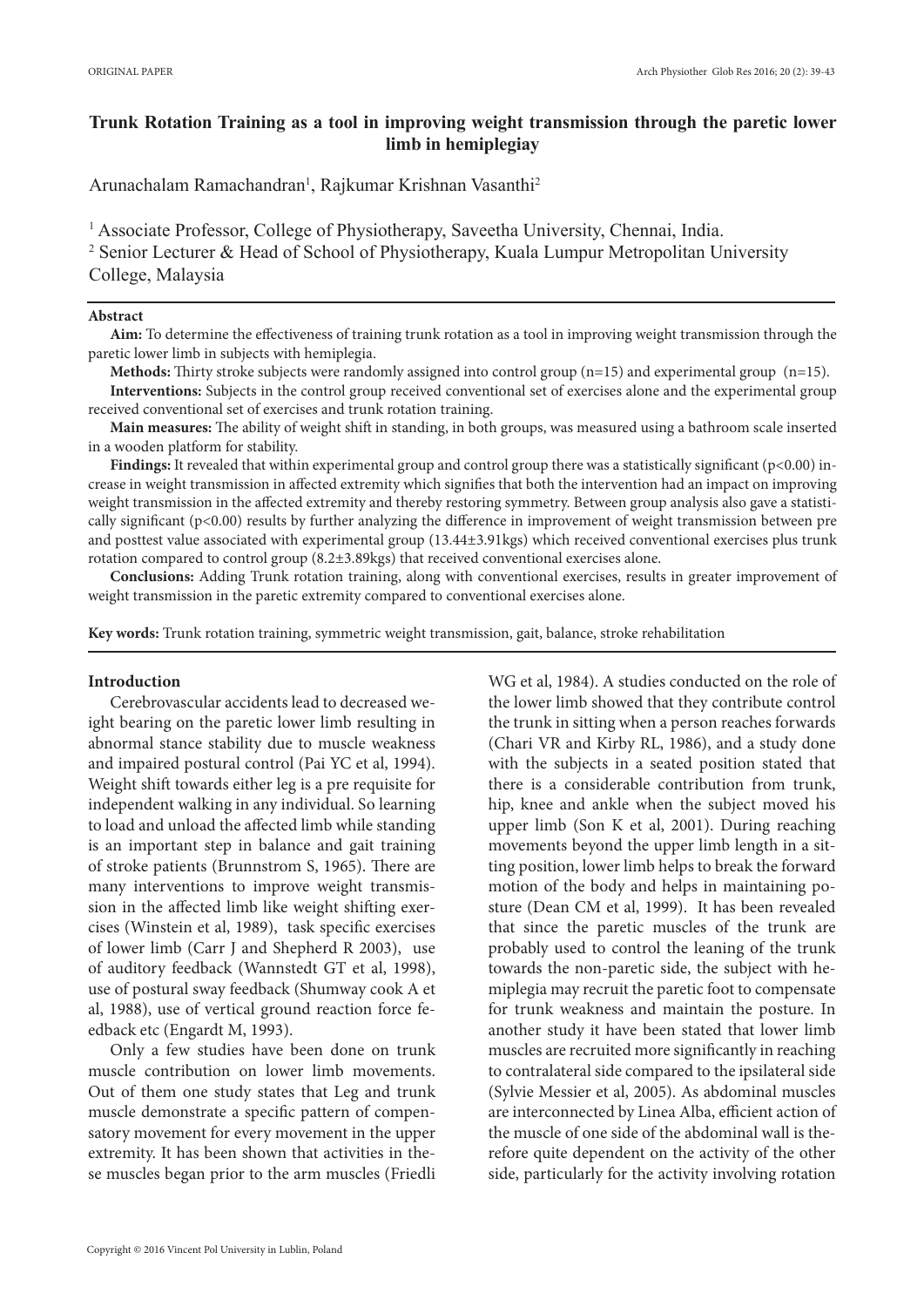of the trunk (Pai YC et al 1994). As the rotation requires the contraction of the bilateral oblique abdominal muscles it is anticipated that contribution from lower extremities will be more for reaching with trunk rotation than reaching without trunk rotation. Hence reaching with trunk rotation may be used as a tool to improve activity in paretic lower extremity. Studies have reported reaching the non-paretic side by the affected upper extremity and unaffected upper extremity, improving use of the paretic lower extremity to control trunk movement for stability. The efficacy of the rotation over weight shifting in the coronal plane has not been studied in detail. So this study is aimed to find out the efficacy of trunk rotation in sitting position in improving activity in the affected lower extremity in subjects with hemiplegia.

### **Methods**

In this study the institutional ethical committee has approved the study protocol. 30 patients with acute stroke, who were admitted to A.C.S. medical college and hospital, were recruited. These patients were randomly assigned into two groups, namely Control group  $(n = 15)$  and experimental group  $(n = 15)$ . Subjects included in the study had experienced first time cerebrovascular accidents resulting in hemiplegia, weight bearing of 30% of body weight or less through the paretic lower extremity during independent standing, Motor assessment scale score of 2 for standing balance (stand without support with foot apart for more than 30 seconds), with age group between 40 - 65 years. On 1 y male subjects were included. Subjects were excluded if they had perceptual deficits, sensory aphasia, cognitive impairments, hearing impairments, visual impairments, subjects who were medically not stable.

**Intervention:** Patients were fully explained about the procedure and requested their co-operation. All the patients signed a informed consent form before participation.

### **Control Group (Group A**)

Subjects in this group received conventional set of exercises, which included exercises to improve voluntary control with emphasis on improving muscles of lower, balance training in sitting, bed mobility and transfer and training in activities of daily life (ADL).

### **Experimental Group (Group B)**

Experimental group received conventional set of exercises plus trunk rotation training. Trunk rotation training was done with the patients seated comfortably on a stool with their foot placed on ground with heels 30cms apart in a plantigrade position. The subjects were asked to reach for objects which were placed at an angle of 45 degrees (measured by drawing a straight line along the great toe on the side of the reaching upper limb and marking an angle of 45 degree from this line towards the reaching side) contralateral to the reaching limb and at a distance of 20 percent more than the length of their upper limb. Patients reached with both hemiplegic and normal upper limb 30 times respectively. Training session consisted of three sets of ten repetitions with rest time of two minutes each set. Therapy was stopped if the patient did not concentrate or became tired and then continued. Trunk rotation training along with conventional set of exercise was given twice daily for 6 weeks.

# **Data Collection**

Data's were collected before and after intervention of the therapy. The ability of weight shift in standing, in both groups, was measured using a bathroom scale inserted in a wooden platform for stability. Foot markings were made on the scale to standardize the foot placement. Between each reading, the patient was made to sit, and then were made to stand, they stood without assistance on the bathroom scale. Three readings of the measure of the ability of the patients were taken in both the experimental and control group and the average of the three was calculated.

### **Findings**

In this study results were analyzed using independent t-test for between group analysis for pretest and posttest values and paired t-test is used for within group analysis of both groups.

The difference between the pretest values in experimental group (16.83±3.78)and control group  $(14.73\pm2.60)$  was found to be not statistically significant (p>0.07) as shown in table 1 which signifies that both groups were similar before intervention. It was found that within experimental group and control group there was a statistically significant increase in weight transmission in affected extremity as shown in table 1 ( $p<0.00$ ) which signifies that both the intervention had impact on improving weight transmission in the af-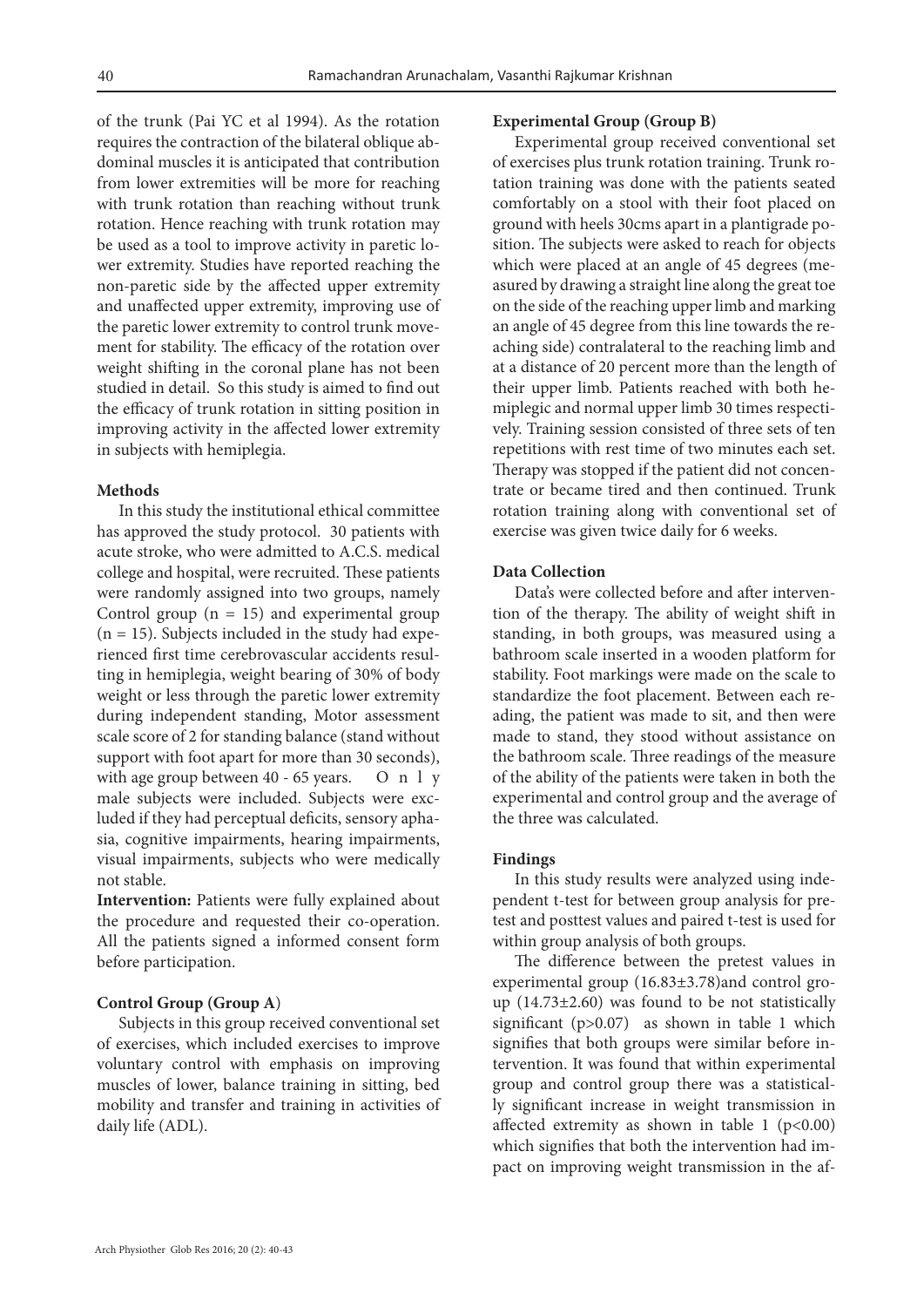fected extremity and thereby restoring symmetry. Between group analysis gave a statistically significant result ( $p<0.00$ ) by analyzing the difference in improvement of weight transmission between pre and posttest value associated with experimental group (13.44±3.91kgs) which received conventional exercises and trunk rotation training compared to control group (8.2±3.89kgs) that received conventional exercises alone as shown in table 2. This signifying that adding trunk rotation training along with the conventional exercises has a superior effect on weight transmission in affected extremity compared to only conventional exercises.

|                       | Pre-test Value<br>(Mean $\pm$ SD in<br>Kgs) | Post-test Value (Me-<br>$an \pm SD$ in Kgs) |
|-----------------------|---------------------------------------------|---------------------------------------------|
| Experimental<br>Group | $16.83 \pm 3.78$                            | $30.27 \pm 4.04$                            |
| Control Group         | $14.73 \pm 2.60$                            | $22.93 \pm 5.19$                            |

**Table: 1 Comparison of weight transmission before and after intervention**

SD = Standard Deviation, Kgs = Kilograms

|                    | Post-test Value (Mean±SD in<br>$Kgs$ ) |
|--------------------|----------------------------------------|
| Experimental Group | $13.44 \pm 3.91$                       |
| Control Group      | $8.2 + 3.89$                           |

**Table: 2 Difference in improvement of weight transmission between groups after intervention** 

SD = Standard Deviation, Kgs = Kilograms

#### **Discussion**

Loss of symmetrical weight transmission in the lower extremities is one of the major problems faced in hemiplegic patients, because it is associated with poor gait and balance problems (Alexander S et al, 2000 ). Weight bearing ability is less for a paretic limb compared to a nonparetic limb (Janice J et al, 2002). Various factors contribute to the loss of symmetry, like impaired voluntary control in the lower limb, impaired postural control, lack of awareness of body parts (Pai YC et al, 1994), or learned disuse of the affected limb (Wall J and Turnbull J, 1986 ). Inability to bear weight in the affected extremity has been correlated with high rate of falls in hemiplegic patients compared to elderly (Lau YC et al, 1989), and falling has been reported as major cause of morbidity, mortality and hospitalization among stroke (Cryfe CI et al, 1977). So there is a need to find effective ways of training hemiplegic patients to improving weight transmission in their paretic lower extremity to restore function as early as possible. There are various techniques being employed to symmetry in lower extremity. Some of them are weight shifting exercises (Winstein CJ et al, 1989), task specific exercises of a lower limb (Carr J and Shepherd R 2003), use of auditory feedback (Wannstedt GT et al, 1998), use of postural sway biofeedback (Shumway cook A et al, 1988), use of vertical ground reaction force feedback (Engardt M, 1993), using shoe lifts (Kitisomprayoonkul W et al 2005), 20 and sit to stand training (Engardt M and Olsson E, 1992).

Most of these techniques train patients in standing. There are very few techniques for training patients in sitting to improve weight transmission in the paretic extremity. Training patients in sitting can be of immense help in patients who cannot stand independently, and can prepare the patient for standing. Improvement in weight transmission gained in sitting can be generalized to standing (Mudie MH et al, 2002).

In this study control group received conventional exercises that included voluntary control training with emphasize on improving muscles of lower extremity that helps in improving weight transmission in affected lower extremity, balance training in sitting, bed mobility and transfer and training in activities of daily life (ADL) and the experimental group received trunk rotation training in sitting in addition to the conventional exercises. Improvement in weight transmission trough paretic extremity was analyzed, both groups showed improvement, which was statistically significant. The improvement in control group can be attributed to the training given. The components of training like facilitation of extensor muscles of lower extremity muscles, sensory stimuli given in standing, trunk control training in lying would have helped in improving the ability to shift weight in standing.

The improvement in experimental group could be attributed to trunk rotation training in sitting and components listed under control group as well. Subjects trained with trunk rotation might have improved in weight transmission in their affected extremity because it is possible that movement of the upper limb could have elicited contraction in the paretic lower limb. It might be due to the fact that the lower limb helps in increasing the base of support, breaking the momentum of the moving trunk.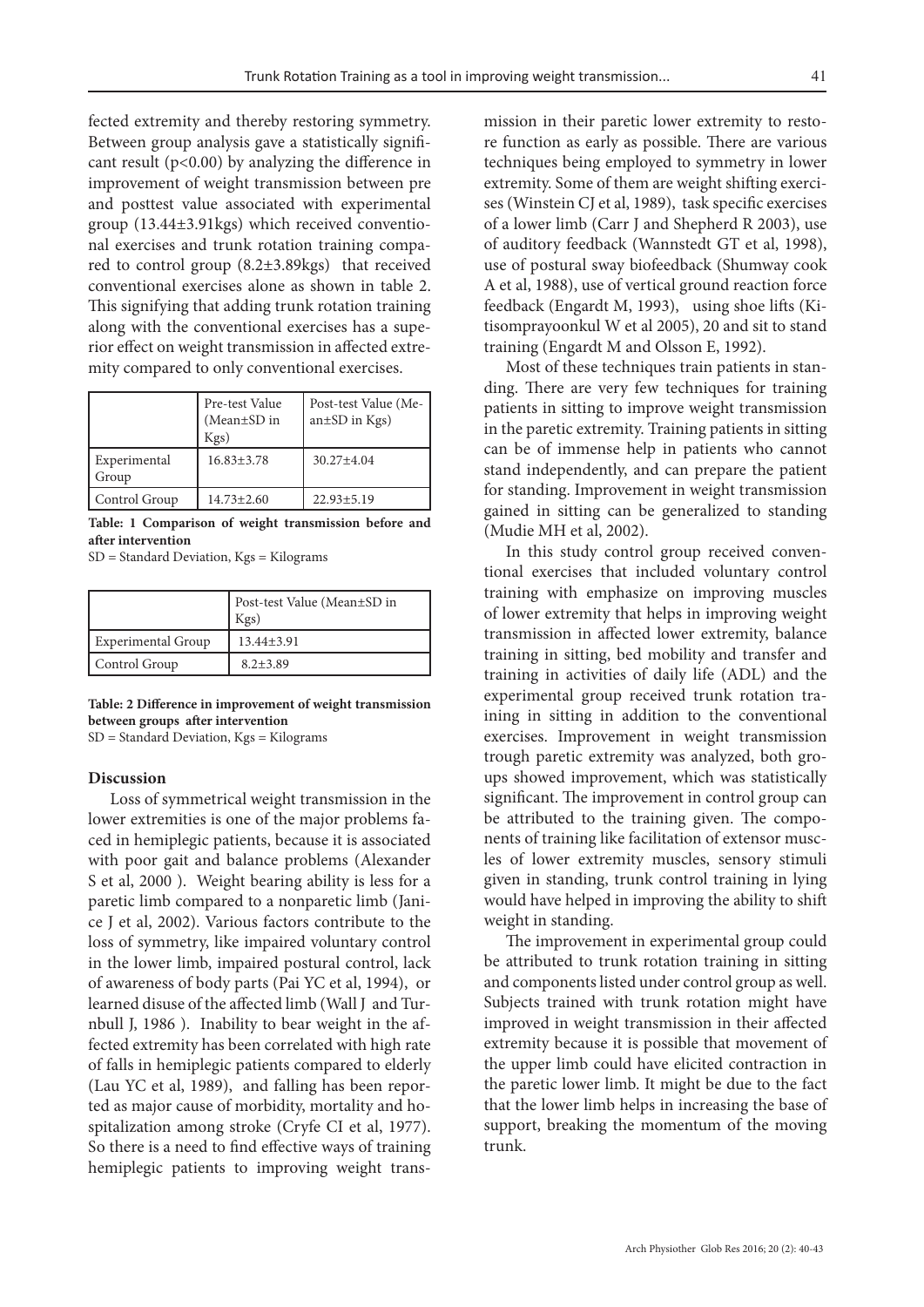Lower limb muscles, being one of the postural muscles, might have got recruited well in advance before the upper limb moves in order to maintain posture. In this study subjects reached across the body in 45° angle because it was already proved to be effective compared to pure frontal or sagittal plane reach (Sylvie Messier et al, 2005). The subjects reached 20% beyond their arms length, as proved to be effective compared to reaching within arm's length (Catherine Dean et al, 1999). So, when reaching far away from the body the center of gravity would have been displaced out of the base of support. In order to maintain the balance muscles of lower limb might have been recruited along with the opposite trunk muscles. In this study thigh support was standardized by supported it fully, because literature states that the thigh support plays an important role in the demand imposed to an individual on reaching, there by recruitment of muscles also varies with extent of thigh support and lower limb helps in improving the sitting balance by increasing the base of support and further stated that lower limbs have also an influence on the reach distance from sitting position because subjects were able to reach more when both legs supported compared to unsupported (Vinjamuri R and Kirby RL, 1986). Another review stated that lower limb work cooperatively to control the motion of the body mass. The author states that lower limb muscles are more recruited when subjects reached beyond arms length. He further stated that the ground reaction force and electromyography data demonstrated that the lower limb activity is more when reaching objects were placed at a distance of 140% of arm's length (Dean CM et al,1999).

So in this study, trunk rotation training in sitting position has been proved in an attempt to improve weight transmission in the affected extremity by providing the intervention for six weeks twice daily alone with conventional set of exercises. In some patients, the symmetrical weight transmission was achieved before sixth week,. No patient was medically deteriorated in between the intervention time. Weight transmission achieved in one session didn't remain same the next session in some of the subjects which implies that the gain in weight transmission was short lived.

The limitations in this study are small size population, and both the groups not being equally treated (with the experiment group receiving an additional intervention which might have influenced the results); also, force plates could have been a better choice than bathroom scale. Thus, this study provides a good clinical implication to therapist, that even before the patients are made to stand, weight transmission in the affected extremity can be improved by means of trunk rotation training in a seated position with both legs supported.

#### **Conclusion**

Results of this study suggest that trunk rotation training, along with conventional exercises, results in greater improvement of weight transmission in the paretic extremity compared to conventional exercises alone. Future studies can focus on comparing trunk rotation training with some of the already proven techniques like sit to stand training, visual and auditory feedback, and so on, to achieve symmetrical weight transmission. The same study may be done with large population by using force plates.

#### **Key points**

• Trunk rotation training along with conventional exercises results in greater improvement of weight transmission in the paretic lower extremity compared to conventional exercises alone.

• Even before the patients are made to stand, weight transmission in the affected extremity can be improved by means of trunk rotation training in a seated position with both legs supported

**Conflict of interest:** The Author(s) declare(s) that there is no conflict of interest **Funding:** Self Funding

#### **References:**

- 1. Aruin AS, Hanke T, Cahudhuri G, Harvey R, Rao N. Compelled weight bearing in persons with hemi paresis following stroke: The effect of a lift insert and goal-directed balance exercise. Phys Ther. 2000; 37(1): 332-337.
- 2. Brunnstrom S.Walking preparation for adult patients with hemiplegia. Phys Ther.1965; 45: 17-29.
- 3. Carr J, Shepherd R. Stroke rehabilitation Guidelines for exercise and training to optimize motor skill. London: Butterworth-Heinemann; 2003.
- 4. Dean C, Shepherd R, Adams R. Sitting balance I: trunk–arm coordination and the contribution of the lower limbs during self-paced reaching in sitting. Stroke.1999; 08: 321-328.
- 5. Chari VR, Kirby RL. Lower-limb influence on sitting balance while reaching forward. Arch Phys Med Rehabil. 1986; 67(10): 730-3.